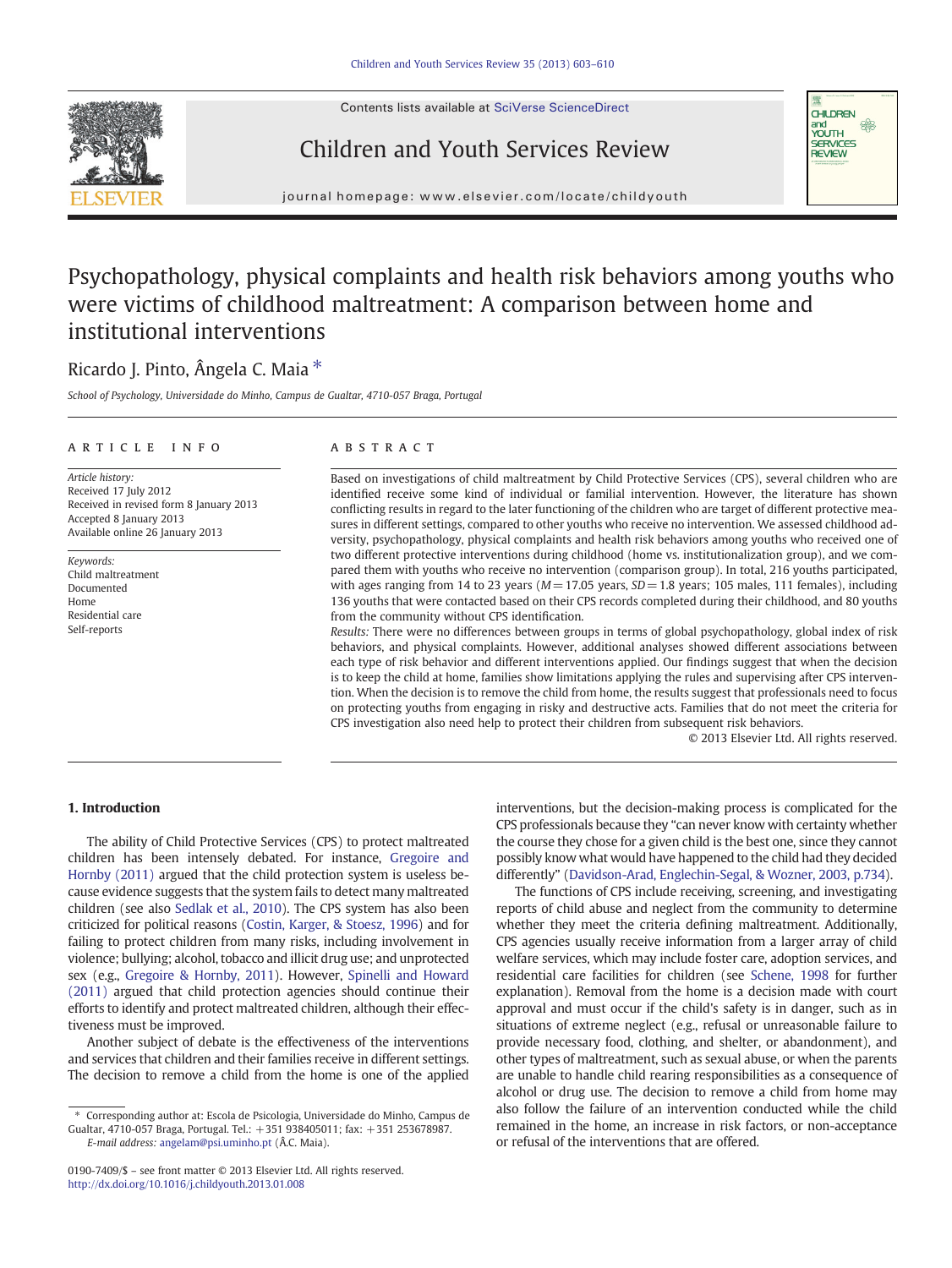Removing the child from the home should be avoided; such a decision should be the last alternative and only a temporary measure. However, removal from the home can be positive for many maltreated children. Overall, children removed from the home are more likely to have experienced more serious and chronic maltreatment, such as sexual abuse [\(Tjaden & Thoennes, 1992\)](#page--1-0), than children who remain at home, and the parents of removed children are more likely to be unable to handle child rearing responsibilities ([Zuravin & DePan](#page--1-0)filis, 1997).

However, the studies that have compared maltreated children who are placed in out-of-home care with those who remain at home have reported contradictory results. Some studies have found no differences among children who received various different CPS interventions. Two studies that compared maltreated children placed in care with those who remained at home showed that they did not differ with respect to juvenile delinquency ([Runyan & Gould, 1985\)](#page--1-0) or adult delinquency ([DeGue & Widom, 2009\)](#page--1-0). Similarly, a study found no differences in psychological functioning between female victims of sexual abuse who were placed in foster care and those who remained at home [\(Leifer & Shapiro, 1996\)](#page--1-0). Another study showed few differences in terms of physical development and mental health needs between children who remained with their biological parents, in kinship care, or in foster homes ([Leslie et al., 2005](#page--1-0)). Yet another study of 2453 children aged 4–17 years indicated that placement has little effect on children's cognitive skills or behavioral problems [\(Berger, Bruch, Johnson, James, & Rubin, 2009](#page--1-0)).

Other studies have shown that children placed in out-of-home care have more negative outcomes than maltreated children who remained at home. One study evaluated children who entered foster care, children who were maltreated but remained in the home, and children who had not experienced foster care or maltreatment yet had similar at-risk demographic characteristics. The study found that children who were placed in foster care after kindergarten had more behavior problems than those who remained at home [\(Lawrence, Carlson, &](#page--1-0) [Egeland, 2006\)](#page--1-0). In the same study, it was found that children placed in foster care and children who remained at home were more likely to have psychopathology at 17.5 years of age compared to a control group. Another study examined the prevalence of post-traumatic stress symptoms in a nationally representative sample of 1848 children and adolescents (aged 8–14) who were reported to CPS. The prevalence of post-traumatic stress symptoms was higher for children who were placed in out-of-home care compared with those who remained at home ([Kolko et al., 2010\)](#page--1-0). Moreover, a study using a cohort of children who entered foster care in their first year of life showed that those who remained in foster care had the poorest developmental outcomes compared with children who returned home or were adopted ([Lloyd &](#page--1-0) [Barth, 2011\)](#page--1-0).

Among the children in out-of-home placements, those placed in institutions may have more negative outcomes than maltreated children who remain at home and children placed in foster homes. A longitudinal study evaluated three groups of Romanian children, including a group of children who were abandoned at birth in an institution and remained at the institution, a group of children who were abandoned at birth in an institution but were subsequently placed in foster care, and a third group of children reared with their biological families [\(Nelson et al., 2007\)](#page--1-0). The researchers found that the cognitive outcomes of the children who remained in institutions were below those of children reared with families and children placed in foster care.

Conversely, other studies have shown that maltreated children who remain at home have more behavior problems than children placed in out-of-home care ([Colton, Aldgate, & Heath, 1991; Polit,](#page--1-0) [Morton, & White, 1989](#page--1-0)). For instance, a prospective study compared children who returned to their biological families after placement in foster care with children who remained in foster care. The authors concluded that youths who returned to their biological families had more negative outcomes than youths who remained in foster care [\(Taussig, Clyman, & Landsverk, 2001\)](#page--1-0). Another prospective study followed children who were removed from the home and placed in alternative care, children who remained at home, and children who remained at home despite a decision to remove them. At six months after the intervention, the results showed that the quality of life of the children who were removed from home was higher than that of the children who remained at home, especially in terms of physical and psychological measures. The type of alternative care also affected the quality of life. The children who were placed in foster care had a better quality of life than children who were placed in institutions [\(Davidson-Arad et al., 2003\)](#page--1-0). At the fifteen-month follow-up, the quality of life of the children who were removed from home improved significantly compared with the children who stayed at home, whose low quality of life remained the same as that at the first evaluation. Regarding the type of alternative care received, the quality of life of children who were placed in foster care declined, except in the physical domain, where the improvement continued, while the quality of life of the children who were placed in institutions improved in all domains [\(Davidson-Arad, 2005\)](#page--1-0).

In light of the previous discussion, it is inconclusive whether placement is generally beneficial, harmful, or inconsequential to the development and well-being of maltreated children. Further research into the results of interventions and services that children and families receive in different settings is needed ([Davidson-Arad et al.,](#page--1-0) [2003\)](#page--1-0). Additionally, the majority of studies focus on comparisons between home care and foster care, or the reunification with family of origin after removal from the home, and they do not include institutional care.

In Portugal, where this study was conducted, decision making in child welfare cases is guided by what is in the child's best interest, similar to the process in other countries ([Britner & Mossler, 2002\)](#page--1-0), and remaining with the family of origin is considered to be in the child's best interest. Removing a child from the home is the last resort. This intervention must be a temporary; legislation requires that children return to their biological families after placement in an institution or foster care. The majority of the children who are removed from their family spend weeks or months in institutions or residential care, but some may be in care for a year or more. Only a small number of children are moved to a foster family. Additionally, similar to what has been found in other countries, a recent study performed in Portugal found that few adverse outcomes were detected among children who were subjects of child protection intervention in childhood [\(Pinto & Maia,](#page--1-0) [in press](#page--1-0)).

The purpose of this investigation was to compare youths who were identified in childhood by CPS and received one of two different intervention measures: maltreated children who remained with parents and children who were removed and placed in residential institutions. Accordingly, by comparing family intervention to institutionalization, we aim to assess the following: (a) the prevalence of adverse events during childhood using two sources of information (official data and self-reports) and (b) current functioning in terms of global psychopathology, health complaints, and health risk behaviors. We also intend to compare the youths who received attention from CPS in childhood with youths from a similar social class who were not identified as having been maltreated during childhood. Lastly, using only youths with CPS records, we will examine the predictors of actual functioning, separating the contribution of childhood adversity itself from the contributions of the two different protective interventions.

Based on previous research, we expect to find (a) some adversity reported in the comparison groups, although more exposure to adversity in the CPS identified youths is expected; (b) more exposure to adversity in institutionalized youths than in children who remained with their parents; (c) more negative outcomes among the youths with CPS records than those in the comparison group; (d) more negative outcomes for institutionalized youths, due to long periods of institutionalization and the expected increase in exposure to adversity compared to children who remained at home.